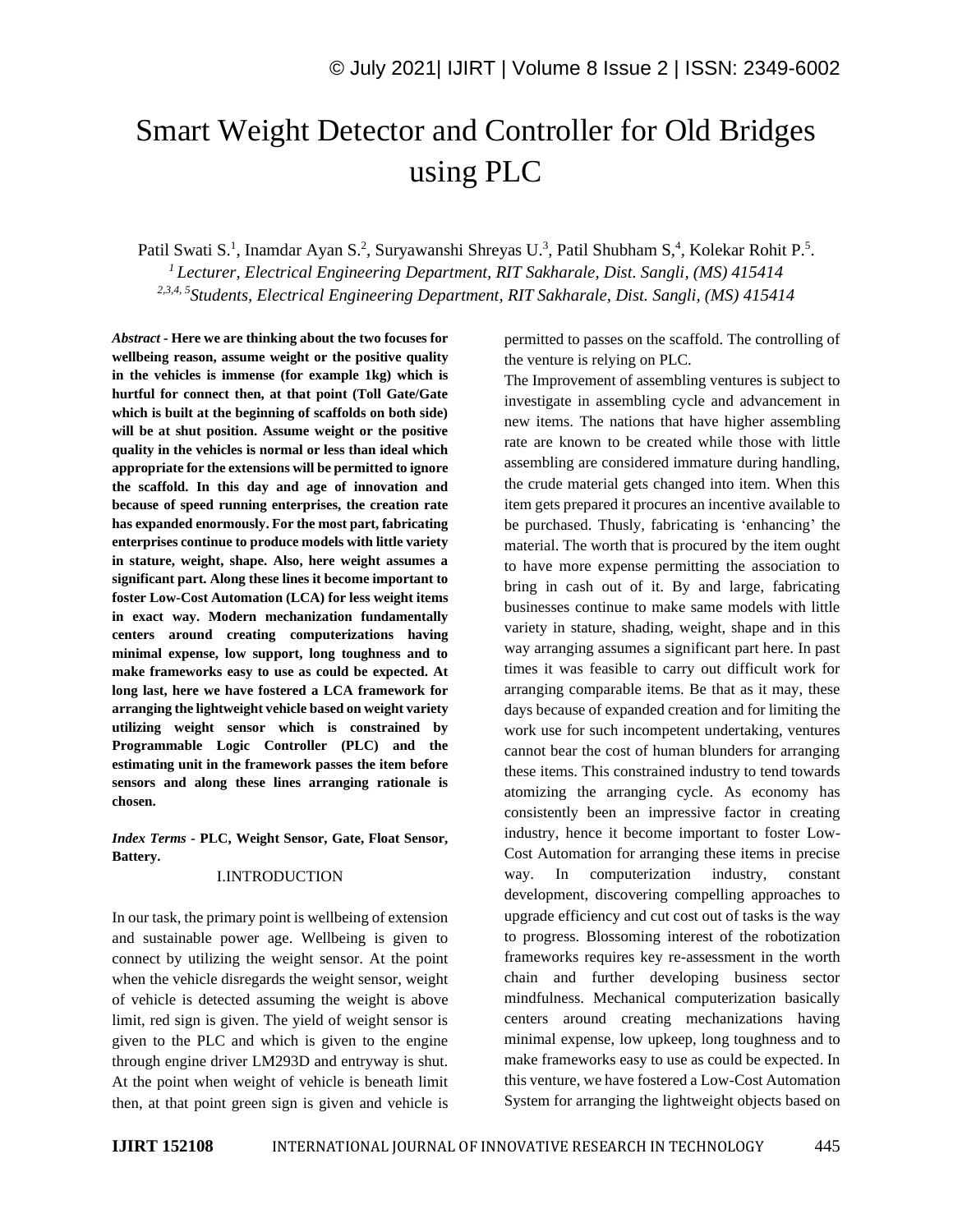tallness variety. The undertaking essentially centers around arranging 3 unique tallness objects utilizing photograph electric sensors and DC equipped engines interfaced with Programmable Logic Controller (PLC). This DC engine utilized for pushing the item from transport to arranged receptacle. Primary transport is fueled by 3 stage AC acceptance engine constrained by Variable Frequency drive interfaced with PLC. Three metal plates are utilized for holding closeness sensors. The first holding plate holds the beginning sensor whose capacity is to begin the transport for predefined time, just if the article is available. This will save the energy by killing the transport engine if the article is absent. The close by mounted second holding plate holds 2 sensors which are masterminded to gauge article's tallness, this second holding plate's finished gathering is known as Height estimating station. This plate has an opening where we can change the stature of sensors according to our prerequisite, this causes the framework to vary from Special reason machine (SPM). Third plate holds the sensor, which flags the VFD to hinder the transport line, so that the diverter can push the article precisely.

## II. METHODOLOGY

From the start, the auto determination switch is chosen with the goal that the whole framework works naturally.

Then, at that point the "Auto beginning press button" (flip switch is utilized here) is chosen and the engine turns over and the transport line begins moving. The DC engine utilized is a DC equipped sort engine whose shaft is coupled straightforwardly with the shaft of the roller. This engine has an info voltage of 12v with an information current of 600mA to 14A.The justification choosing this engine is to accomplish a high beginning force at a steady speed. It has a force of 70kgcm.The engine accompanies a metal gearbox and focused shaft. Shaft is stacked with bearing for wear opposition. The justification picking a high force is having such weighty rollers utilized on the either side of the equipment which is mounted with a transport line.

Then, at that point a few jugs is put simultaneously on the transport line. Presently as the jug approaches towards the photoelectric sensor, the sensor detects the jug and the transport quits running.

As the transport stops the solenoid valve gets stimulated and the water begins filling in the container. After a given time span is finished, then, at that point the solenoid valve gets de invigorated totally and water coursing through the valve is halted and the transport line begins moving. The valve stays de stimulated until the container is detected by the sensor once more.

Then, at that point as this interaction is proceeded with the water level in the tank continues diminishing with course of time. A water drift switch is utilized which is plunged into the tank loaded up with water. The whole length of the hardware is 2m. It has an info voltage of 250V A.C with an information current of 15A. It has a square z shape. It is intended to withstand a temperature of 80degree Celsius. It has both NO and NC contacts and a cfls 2m link length.

It is plunged into the tank loaded up with water so it glides over the water and on decline in water level the buoy switch tumbles down totally towards the ground because of low degree of water which then, at that point shuts the circuit association with the transfer. Subsequently, the siphon that is interfaced with the whole framework then, at that point gets totally empowered and the water from the supply is siphoned straightforwardly to the water tank and it is loaded up with water and step by step the water level beginnings rising and the buoy switch progressively begins to skim over water. After the water is topped off to a specific level and the buoy switch begins coasting once again water, then, at that point the circuit breaks and the siphon gets de empowered all the while.

As this interaction happens the whole framework is killed naturally. It stays in the OFF mode till the tank is topped off with water up to a specific level where the buoy change goes to a totally even position. After the tank is totally loaded up with water the movement of the engine just as the belt is continued separately.

Then, at that point the framework begins filling in as referenced previously.

Crisis SWITCH has likewise been presented in the framework which works like an electrical switch which detaches the whole PLC framework at whatever point any ominous conditions emerge.

The electrical association of the framework interfacing the equipment with the PLC machine has been finished.

An Ethernet link has been utilized to interface the PC with the PLC machine. A stepping stool rationale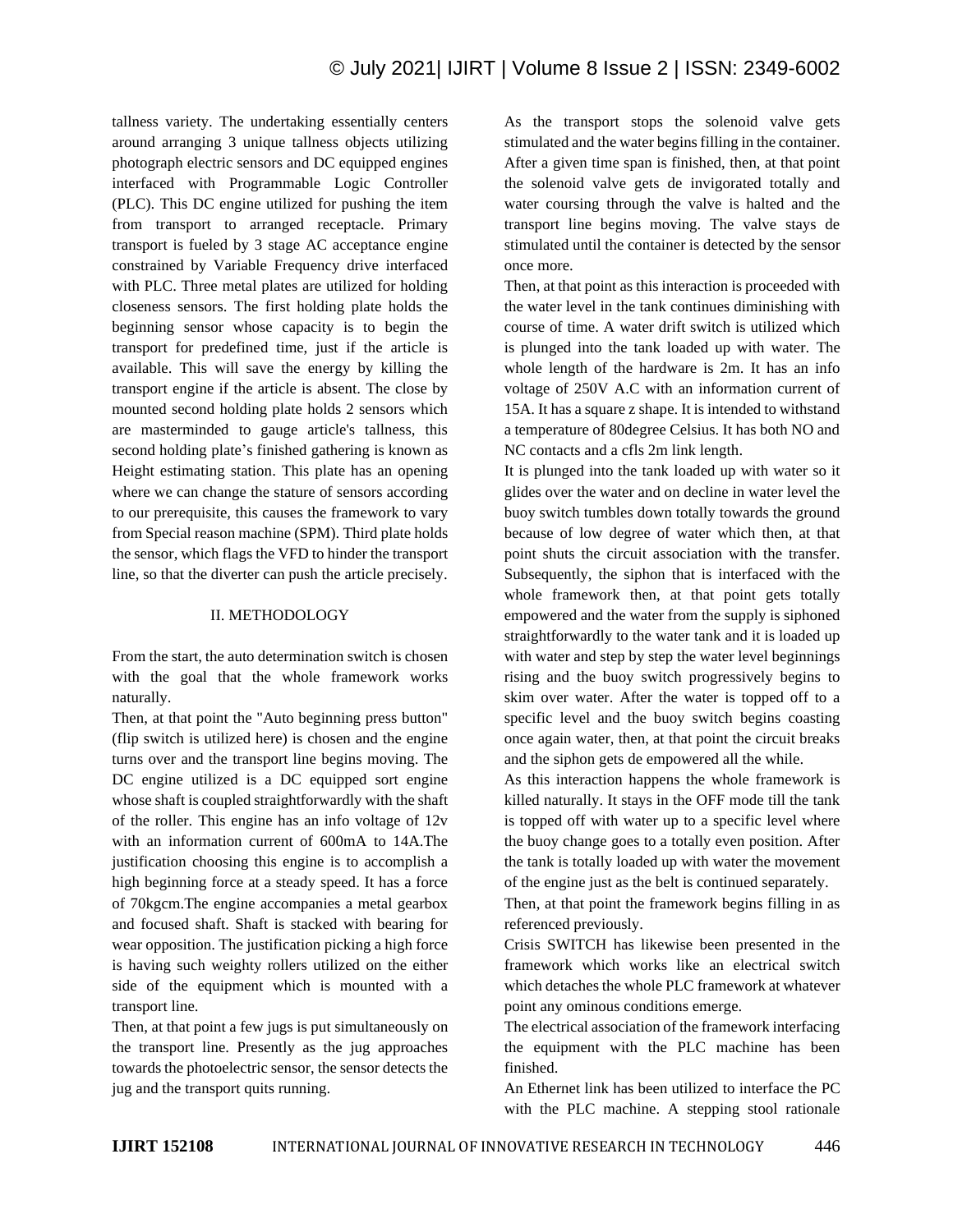(LAD) has been executed utilizing the SIEMENS programming all together for the better comprehension of the framework, with the goal that when the machine is online, we can keep record of what piece of the machine is online according to as necessity

## III. DESIGN & DEVELOPMENT

As shown in figure, Block diagram of Weight Detector and Controller for Old Bridges using PLC



#### IV. WORKING

Here we are considering the few points for our capstone project. First the sensor will sense the weight of the vehicle or the Load present in the vehicles. Suppose weight in the vehicles is huge (e.g. 1kg) which is harmful for bridge then Toll Gate which is constructed at the starting of bridge and ending of the bridge will be at closed position. Suppose weight of the vehicles is average or below average which suitable for the bridges then Toll Gate which is constructed at the starting of bridge and ending of the bridge will be at open position and vehicles are allowed to pass over the bridge. The working of the flow meter in our project is to measure the flow of water during the flood and it alert us from the further damages.

#### V. CIRCUIT DIAGRAM



We are controlling the weight of vehicles by using strain gauge weight sensor for the old bridges and etc. Toll Gate is constructed at the starting of bridges on both side for measuring the load inside the vehicle.

### VI. RESULT

The toll gate will only allow vehicle to pass only when the load in the vehicle is in small amount. The vehicle which is above the amount will pass by another service road nearby. Here are some pics about our capstone project. For Old Bridges (More than 75yrs). For Old Road near Ghats Sections. For Mountains Roads. To measure the accurate weight of object or job in industrial applications and reject inaccurate job automatically. Also, it can be used in packaging industry for packing different food of accurate weight and reject extra weight of food.



Fig. 3. Vehicle at maximum load.



Fig. 4. Vehicle at minimum load.

## VII. CONCLUSION

In industry the production speed should be high because the demand of the product is more. But when we check weight of the object manually then it will take more time for checking the weight and overall speed the production will decrease. So by using this auto weighing control system we totally overcome this problem. PLC will handled all the operation regarding the weight of the job. And operate the pneumatic cylinder according to the weight of the job. The pneumatic cylinder will remove the faulty job from the conveyor belt and pass the accurate job successfully. This is the conclusion of our project.